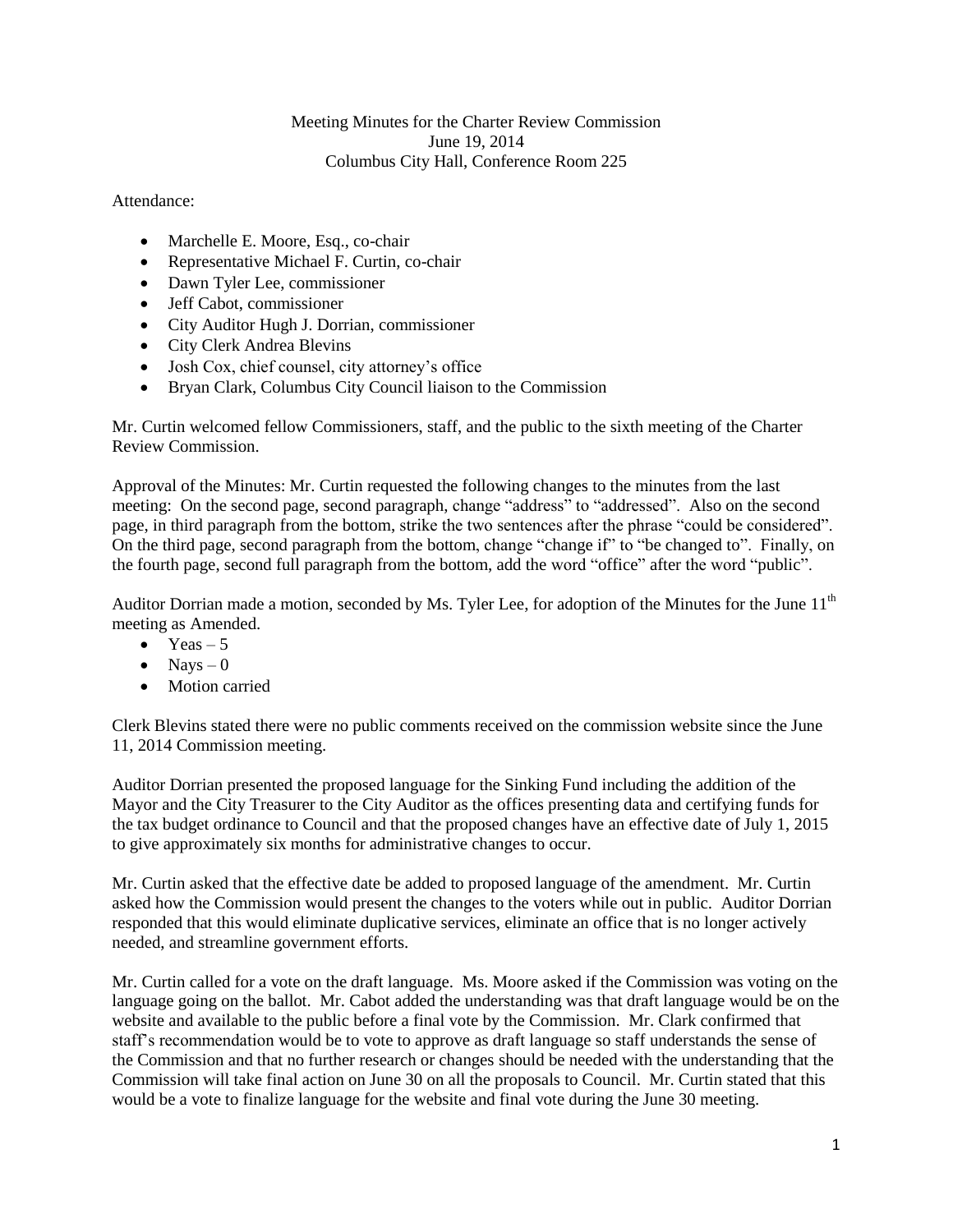Auditor Dorrian made a motion, seconded by Mr. Cabot, to approve the proposed language to be drafted into a final format for consideration by the Commission.

- Yeas  $-5$
- $\bullet$  Navs 0
- Motion carried

Ms. Kish presented the updated language for the Utilities amendment (Sections 118-124 and 194) to include all the utilities owned and processes that are currently in place. Mr. Curtin asked if this new language changes city policy regarding how it works with non-profit organizations for forgiveness of their bills. Mr. Clark responded this language builds on Council's desire to expand what is permissible under the Charter to those who are eligible and forgive a percentage of their bill.

Mr. Cabot asked if the footnote on the bottom of the second page, Section 123, of the draft language should be removed. Ms. Kish responded that it would be removed.

Ms. Tyler Lee made a motion, seconded by Auditor Dorrian, to approve the proposed language to be drafted into a final format for consideration by the Commission.

- $\bullet$  Yeas 5
- $\bullet$  Navs 0
- Motion carried

Mr. Clark presented the updated language for the Ethics section of the Charter including retaining the exception of the Council President serving as the Acting Mayor, moving the provision of the prohibition of a city official's benefit from a contract job, work or service from the qualifications section to the Prohibited Acts section, and addressing the legal question of the term "willful". Mr. Cox stated the relevant sections of the Ohio Revised Code (ORC) were reviewed for the drafted provision. Mr. Clark recommended that instead of referencing the bulk of potential violations, current state law regarding ethics should continue to control as applicable.

Auditor Dorrian asked for clarification that the word "willful" was going to be removed. Ms. Moore asked if Section 2921 called for the forfeiture of office under violations and if staff could speak to other penalties offered. Mr. Cox gave the example that soliciting and receiving improper compensation allows a disqualification of public office or employment for seven years and added the Charter provision would incorporate all of the ORC 2921 violations and provisions and would then disqualify the individual from their position.

Auditor Dorrian stated concern about removing "willful" from the amendment language. Mr. Cabot also expressed concern about an individual that might unwittingly benefit from a contract and have to forfeit his/her office. Mr. Cox replied he was not aware of a violation of ORC 2921 that had not been done unwittingly. Mr. Cabot replied that the standard was more than solely following ORC 2921.

Ms. Moore asked what the hesitation was to following the statute. Mr. Clark responded that the current framers of the Charter believed that if an individual had a beneficial interest a city contract, that person would lose their office and that in reviewing ORC 2921, the state of mind standards were not ones that could be done accidentally and many of the violations were felonies.

Mr. Curtin stated that he was not comfortable moving forward if there were substantive conflicts and would like to see clarifications made for Auditor Dorrian and that Mr. Cabot's concerns were addressed. Mr. Cabot proposed that the language could read "any willful violation of this Section or any conviction under 2921". Mr. Curtin asked if there were any legal hesitation to that language in the Charter.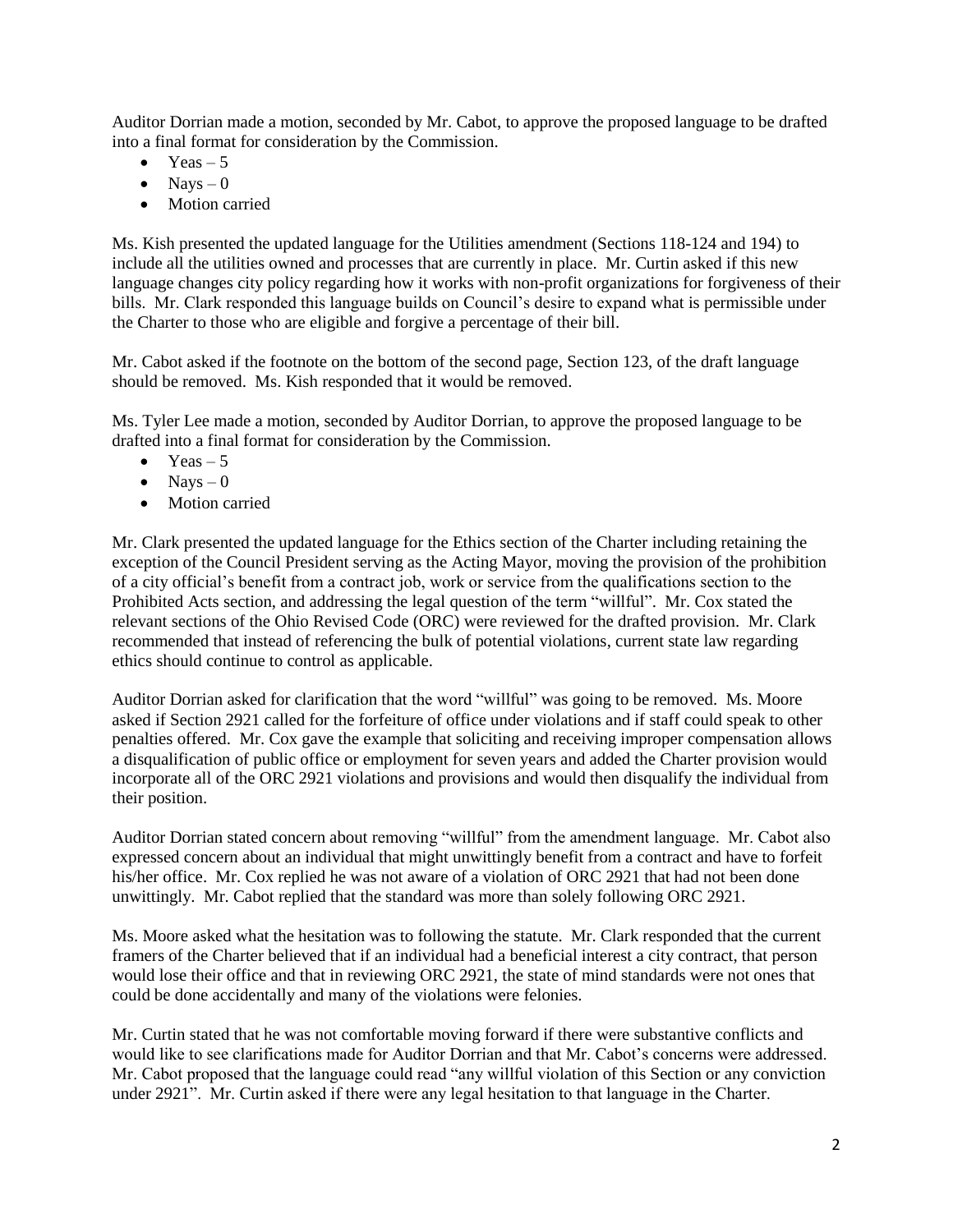Mr. Cox stated that the City Attorney's preference would be to handle the section legislatively and not have an ethics provisions in the Charter. Auditor Dorrian asked if there were issues with leaving the language as it is currently written.

Ms. Moore asked Mr. Cox to clarify his statement about handling ethics legislatively. Mr. Cox responded that the prohibition in the Charter is already covered by state code and that Section 227 only adds the forfeiture of office. Mr. Clark responded that this is the only section that pertains solely to Council, there would be concern in removing it, and is an appropriate check to have in place for elected officials. Mr. Clark added Council would be supportive of Mr. Cabot's suggested wording. Mr. Cabot asked if the current language already accomplishes what it needs to. Mr. Clark replied only with regard to contracts and only in a limited instance.

Auditor Dorrian stated that he wanted to keep the provision in the Charter. Mr. Cabot and Mr. Curtin agreed with keeping the provision.

Mr. Clark presented the revised language on the equal rights Charter amendment and added the only substantive change was the removal of reference to a contractor of the City and read the new section in its entirety.

Mr. Cabot asked if this was already accomplished in the statutes of the city. Mr. Clark responded that this amendment is a long time coming and sends a strong message on the 100<sup>th</sup> anniversary of the Charter's adoption. Mr. Curtin added equal rights language is also found in most fundamental documents. Mr. Cox added there is no legal reasoning for this provision but policy reasons are valid for adding the language. Ms. Kish added the Mayor's support for any type of equal rights movement either by ordinance or in the Charter. Auditor Dorrian added his support for the provision.

Ms. Tyler Lee made a motion, seconded by Auditor Dorrian, to approve the proposed language to be drafted into a final format for consideration by the Commission.

- $\bullet$  Yeas 5
- $\bullet$  Navs 0
- Motion carried

Mr. Clark presented the new language for the open meetings and public records Charter Amendment including the presumption that records are easily available and that standards for these records are the state law.

Mr. Curtin asked what this would change in the Charter. Mr. Clark responded that the Charter is currently silent on public records. Ms. Moore asked if the language proposed tracked public records law and recommended the language change to mirror the direct wording of the state statute.

Mr. Clark presented the updated language for open meetings language and stated there should be no question that certain public bodies are subject to open meetings laws and operate under full Sunshine laws. Mr. Clark added that the proposed language does not amend state law standards for requirements for a public body but adds to the definition of what constitutes a public body.

Auditor Dorrian added that some boards have a confidentiality clause that might cause conflict with this language.

Mr. Curtin proposed language that would replace "appointed by the mayor or council" with "appointed by elected officials". Ms. Kish replied that would be acceptable.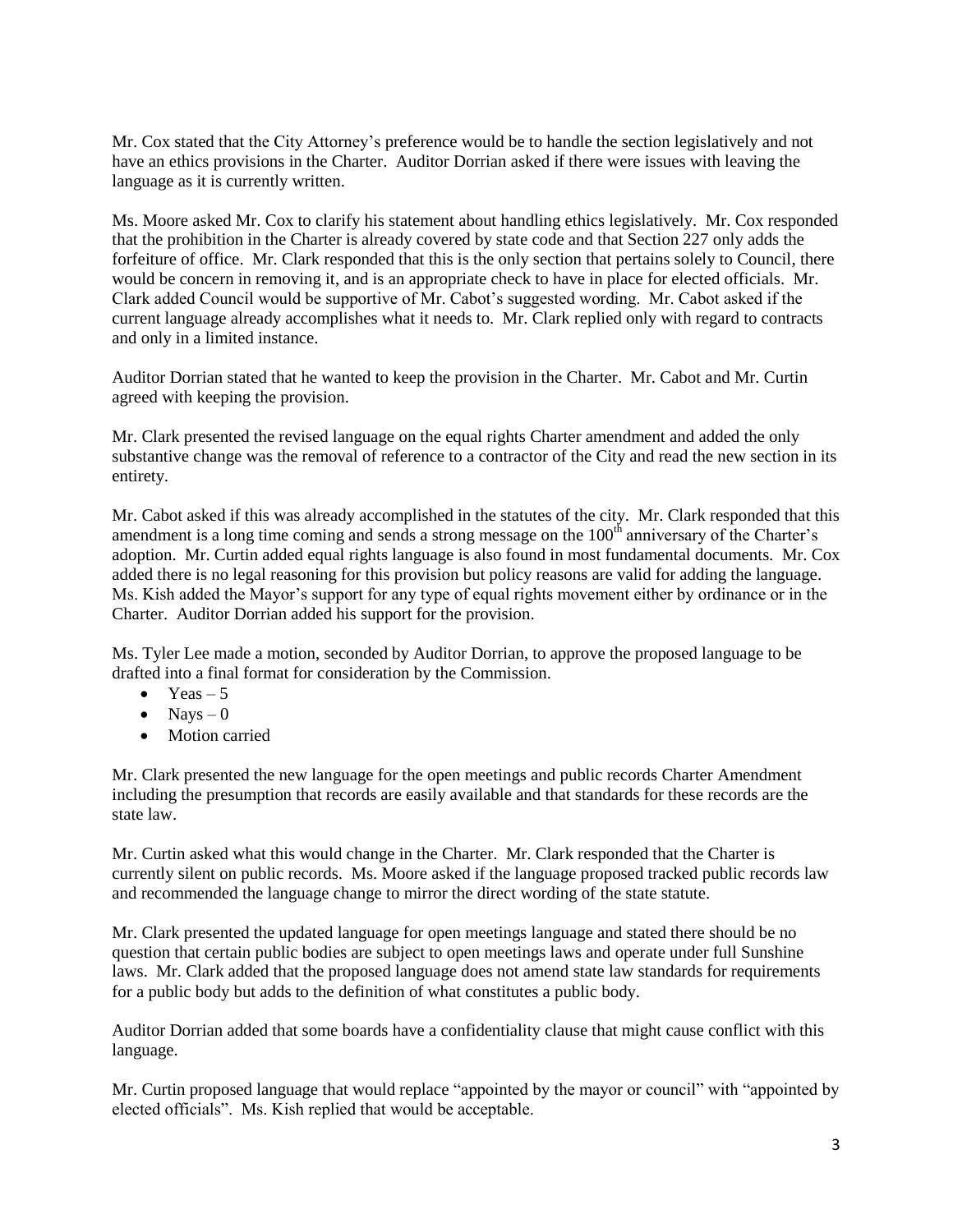Ms. Kish presented the updated language for Recreation and Parks, Section 128, which would remove the recommendation of the Board of Education, and the recommendation of the non-existent Council of Social Agencies or its successor. Ms. Kish added the language would retain the Columbus and Franklin County MetroParks as having a representative on the Board, yet removes the qualification of proficiency in forestry and retains the residency requirement.

Mr. Cabot commented on the original language and the need to add Franklin County because the framers were looking at how these services are expansive and regional and added that "contiguous counties" might be included for the residency requirement. Mr. Clark stated Council would defer to the administration on the matter. Ms. Tyler Lee added there could be benefit from having wording including contiguous counties. Auditor Dorrian also deferred to the administration.

Mr. Curtin asked for clarification on the residency language proposed. Ms. Kish replied the Commission would be agreeing on "bona fide residents of the city of Columbus or Franklin County" with the potential to add "Franklin County or a contiguous county".

Ms. Tyler Lee made a motion, seconded by Auditor Dorrian, to approve the proposed language to be drafted into a final format for consideration by the Commission.

- $\bullet$  Yeas 5
- $\bullet$  Nays 0
- Motion carried

Mr. Clark presented the revised language for city official qualifications, Sections 6, 58, 66, and 79, and added that all officeholders now have standardized qualifications for election. The Commission discussed the proposed one year residency requirement and the current provision in the Charter that an individual running would need to be an elector of the city.

Auditor Dorrian asked if the phrase, "excepting that at the first election under this charter the auditor/city attorney shall be elected for a term of two years" in Sections 66 and 79 could be removed as is no longer applicable. Mr. Clark responded that it would.

Mr. Cabot made a motion, seconded by Auditor Dorrian, to approve the proposed language to be drafted into a final format for consideration by the Commission.

- $\bullet$  Yeas 5
- $\bullet$  Navs 0
- Motion carried

Mr. Clark presented the proposed language changes on the proposed "inability to hold office" Charter amendment.

Mr. Curtin asked if this was essentially the same as granting power of attorney. Mr. Clark replied it was.

Mr. Curtin asked if the President of Council could be the Acting City Mayor and serve as both simultaneously. Mr. Clark responded the current language in the Charter allows for the Council President to serve as Acting City Mayor. Mr. Clark added staff attempted to make as few changes as possible to the currently established line of successors.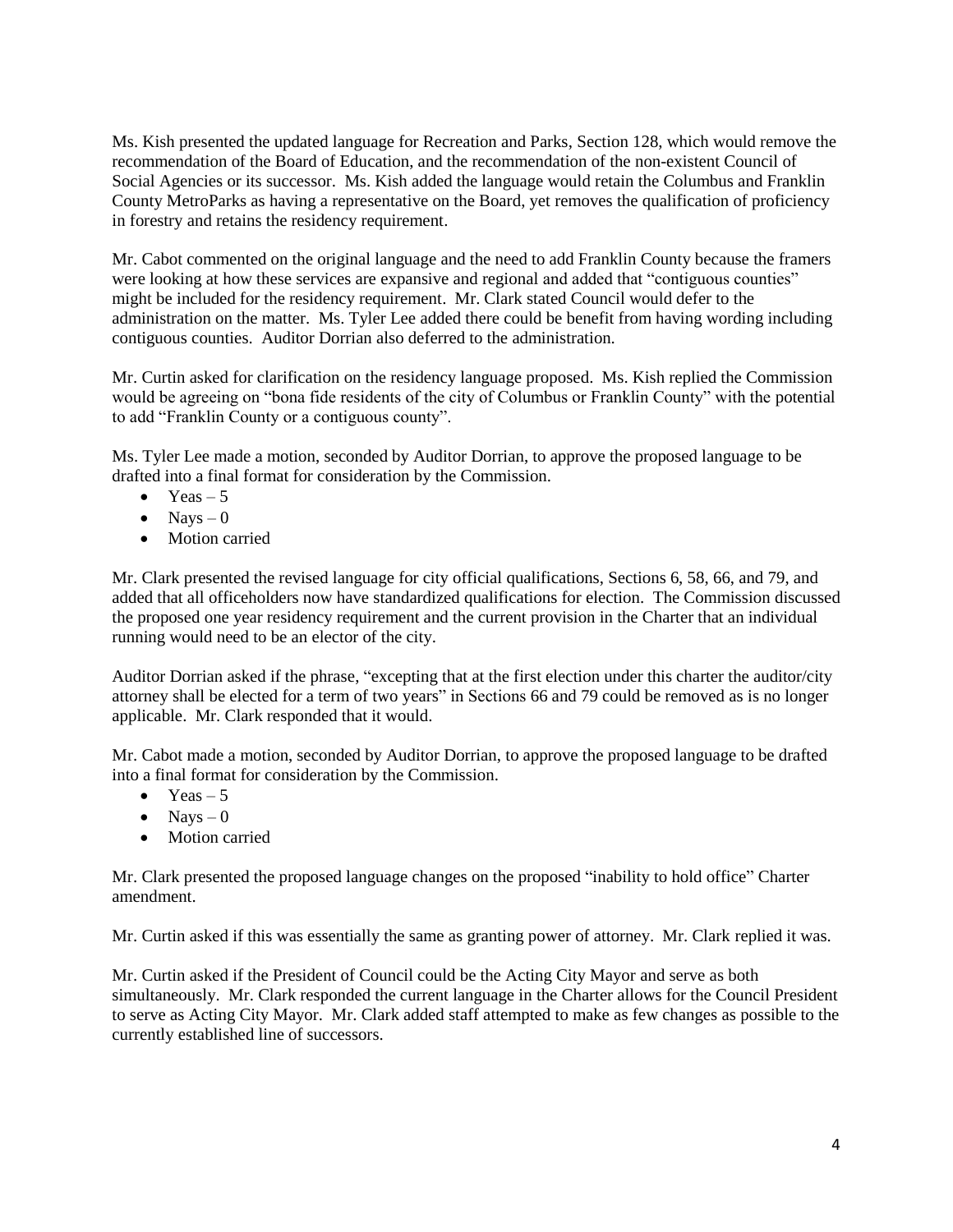Mr. Clark noted that the provision's time period for permanent inability was changed to 90 days but still kept the requirement that "the individual has not taken any action he or she has the authority to take within this time frame and has not filed assigned temporary authority".

Ms. Moore asked about the procedural execution and if there was a hierarchy to the agents listed. Mr. Clark responded that there would be a need to work on some of the administrative procedures.

Auditor Dorrian asked if there would be a health professional on the panel to make the decision. Mr. Cox responded that the Charter would outline what constitutes a forfeiture of office and a probate court would decide whether that criterion was met.

Mr. Clark added that listing all the potential inabilities would be near impossible and that the broad definition of inability was taken verbatim from the  $25<sup>th</sup>$  Amendment of the US Constitution.

Mr. Cabot asked whether the language in Section 64-2 referencing the "Director of Public Safety or Director of Public Service shall" should be changed because it was giving an option under a "shall" requirement. Mr. Curtin asked if the first obligation should be given to the Director of Public Safety and the second obligation to the Director of Public Service. Ms. Kish offered replacing "or" with "and". Ms. Moore asked what would happen if those two directors come to an impasse. Mr. Curtin replied this would add an extra layer of caution to the decision.

Mr. Cox added the only two courts that could entertain this type of case would be the Court of Appeals and the Supreme Court so it would be a panel of judges making the decision. Mr. Cabot asked what the time period was for temporary authority because a temporary agent could potentially serve rest of the four-year term and not be an elected official. Ms. Kish replied staff would work on language for a time period.

Mr. Clark presented the draft Charter amendment on the prohibited use of public funds and read the section in its entirety.

Mr. Curtin addressed the communication of bond issues and asked if this language would limit the common practice in place. Mr. Clark replied it would not.

Mr. Cabot asked what prompted this provision to be added to the Charter. Mr. Clark responded that this issue was so fundamental that it should not be in the control of council action but the electoral adoption. Mr. Cabot asked if the state statutes regarding this issue applied to the city. Mr. Clark responded that they did not. Mr. Cabot clarified that it was state statutes and not the state constitution that applied to the city. Mr. Clark replied that was correct.

Mr. Curtin asked that this issue be put on hold for further analysis and refinement.

Mr. Clark presented the draft Charter Amendment for the Council, Sections 3-19, 33, 34, 145.

Auditor Dorrian asked about Section 19 language reading, "except further that an ordinance placing a charter amendment before voters may contain more than one subject to be amended and submitted as a single ballot issue" conflicted with the idea of one subject on a single ballot issue for the purpose for clarity. Mr. Clark responded this provision came from an example out of Cleveland when its Council adopted an entirely new Charter and needed all issues to pass at the same time. Mr. Curtin replied that this issue should be given to the discretion of Council.